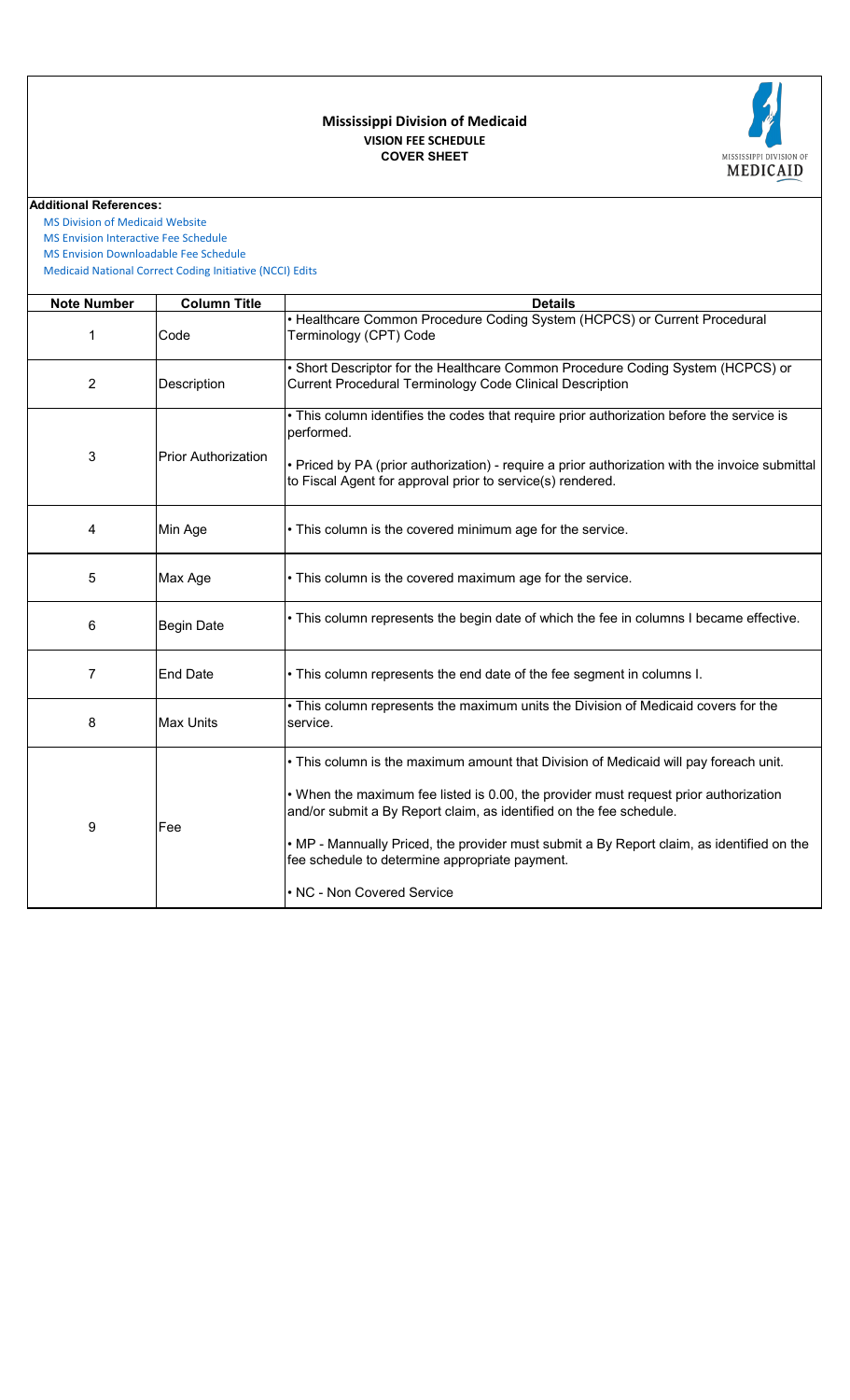

The fee schedules located on the Mississippi Medicaid website are prepared to assist Medicaid providers and are not intended to grant rights or impose obligations. Every effort is made to assure the accuracy of the information within the fee schedules as of the date they are posted. Medicaid makes no guarantee that this compilation of fee schedule information is error-free and will bear no responsibility or liability for the results or consequences of the use of these schedules.

> \*\*Units are subject to change upon Agency review.\*\* \*\*Price does not include cutbacks, assessment fees, etc. Payment is not guaranteed\*\*

| Code  | <b>Description</b>             | PA  | <b>Min Age</b> | <b>Max Age</b> | <b>Begin Date</b> | <b>End Date</b> | <b>Max Units</b> | Fee    |
|-------|--------------------------------|-----|----------------|----------------|-------------------|-----------------|------------------|--------|
| 92002 | Eye exam new patient           | No  | 0              | 999            | 7/1/2020          | 12/31/9999      | 1                | 69.17  |
| 92004 | Eye exam new patient           | No  | $\mathbf 0$    | 999            | 7/1/2020          | 12/31/9999      | $\mathbf{1}$     | 124.27 |
| 92012 | Eye exam establish patient     | No  | 0              | 999            | 7/1/2020          | 12/31/9999      | $\mathbf{1}$     | 72.55  |
| 92014 | Eye exam&tx estab pt $1$ />vst | No  | $\mathbf 0$    | 999            | 7/1/2020          | 12/31/9999      | $\mathbf{1}$     | 103.79 |
| 92015 | Determine refractive state     | No  | $\mathbf 0$    | 999            | 7/1/2020          | 12/31/9999      | $\mathbf{1}$     | 17.03  |
| 92018 | New eye exam & treatment       | No  | 0              | 999            | 7/1/2020          | 12/31/9999      | $\mathbf{1}$     | 121.59 |
| 92019 | Eye exam & treatment           | No  | 0              | 999            | 7/1/2020          | 12/31/9999      | $\mathbf{1}$     | 62.20  |
| 92020 | Special eye evaluation         | No  | $\mathbf 0$    | 999            | 7/1/2020          | 12/31/9999      | $\mathbf{1}$     | 23.04  |
| 92025 | Corneal topography             | No  | $\mathbf 0$    | 999            | 7/1/2020          | 12/31/9999      | $\mathbf{1}$     | 30.09  |
| 92060 | Special eye evaluation         | No  | $\mathbf 0$    | 999            | 7/1/2020          | 12/31/9999      | $\mathbf{1}$     | 52.28  |
| 92065 | Orthoptic/pleoptic training    | No  | $\mathbf 0$    | 20             | 8/20/1996         | 12/31/9999      | $\mathbf{1}$     | NC     |
| 92071 | Contact lens fitting for tx    | Yes | $\mathbf 0$    | 999            | 7/1/2020          | 12/31/9999      | $\overline{2}$   | 31.67  |
| 92072 | Fit contac lens for managmnt   | Yes | 0              | 999            | 7/1/2020          | 12/31/9999      | $\mathbf{1}$     | 108.13 |
| 92081 | Visual field examination(s)    | No  | $\mathbf 0$    | 999            | 7/1/2020          | 12/31/9999      | $\mathbf{1}$     | 27.39  |
| 92082 | Visual field examination(s)    | No  | $\mathbf 0$    | 999            | 7/1/2020          | 12/31/9999      | $\mathbf{1}$     | 38.63  |
| 92083 | Visual field examination(s)    | No  | $\mathbf 0$    | 999            | 7/1/2020          | 12/31/9999      | $\mathbf{1}$     | 51.26  |
| 92100 | Serial tonometry exam(s)       | No  | $\mathbf 0$    | 999            | 7/1/2020          | 12/31/9999      | $\mathbf{1}$     | 66.98  |
| 92132 | Cmptr ophth dx img ant segmt   | No  | $\mathbf 0$    | 999            | 7/1/2020          | 12/31/9999      | $\mathbf{1}$     | 25.71  |
| 92133 | Cmptr ophth img optic nerve    | No  | $\mathbf 0$    | 999            | 7/1/2020          | 12/31/9999      | $\mathbf{1}$     | 30.56  |
| 92134 | Cptr ophth dx img post segmt   | No  | 0              | 999            | 7/1/2020          | 12/31/9999      | $\mathbf{1}$     | 33.54  |
| 92136 | Ophthalmic biometry            | No  | $\mathbf 0$    | 999            | 7/1/2020          | 12/31/9999      | $\overline{2}$   | 50.86  |
| 92145 | Corneal hysteresis deter       | No  | $\mathbf 0$    | 999            | 1/1/2015          | 12/31/9999      | $\mathbf{1}$     | NC     |
| 92201 | Opscpy extnd rta draw uni/bi   | No  | $\mathbf 0$    | 999            | 7/1/2020          | 12/31/9999      | $\mathbf{1}$     | 21.11  |
| 92202 | Opscpy extnd on/mac draw       | No  | $\mathbf 0$    | 999            | 7/1/2020          | 12/31/9999      | $\mathbf{1}$     | 13.44  |
| 92227 | Remote dx retinal imaging      | No  | $\mathbf 0$    | 999            | 1/1/2011          | 12/31/9999      | $\mathbf{1}$     | NC     |
| 92228 | Remote retinal imaging mgmt    | No  | $\mathbf 0$    | 999            | 1/1/2011          | 12/31/9999      | $\mathbf{1}$     | ΝC     |
| 92229 | Img rta detc/mntr ds poc aly   | No  | 0              | 999            | 1/1/2021          | 12/31/9999      | $\mathbf{1}$     | ΝC     |
| 92230 | Eye exam with photos           | No  | $\mathbf 0$    | 999            | 7/1/2020          | 12/31/9999      | $\overline{2}$   | 62.67  |
| 92235 | Fluorescein angrph uni/bi      | No  | $\mathbf 0$    | 999            | 7/1/2020          | 12/31/9999      | $\mathbf{1}$     | 84.22  |
| 92240 | Icg angiography uni/bi         | No  | $\mathbf 0$    | 999            | 7/1/2020          | 12/31/9999      | $\mathbf{1}$     | 160.72 |
| 92242 | Fluorescein icg angiography    | No  | $\mathbf 0$    | 999            | 7/1/2020          | 12/31/9999      | $\mathbf{1}$     | 190.11 |
| 92250 | Eye exam with photos           | No  | $\mathbf 0$    | 999            | 7/1/2020          | 12/31/9999      | $\mathbf{1}$     | 36.68  |
| 92260 | Ophthalmoscopy/dynamometry     | No  | $\mathbf 0$    | 999            | 7/1/2020          | 12/31/9999      | $\mathbf{1}$     | 15.98  |
| 92265 | Eye muscle evaluation          | No  | 0              | 999            | 7/1/2020          | 12/31/9999      | $\mathbf{1}$     | 71.11  |
| 92266 | Sensori-Neural Visual Therapy  | No  | 0              | 999            | 12/10/1991        | 12/31/9999      | 99,999           | NC     |
| 92270 | Electro-oculography            | No  | $\mathbf 0$    | 999            | 7/1/2020          | 12/31/9999      | $\mathbf{1}$     | 78.68  |
| 92273 | Full field erg w/i&r           | No  | 0              | 999            | 7/1/2020          | 12/31/9999      | 1                | 104.72 |
| 92274 | Multifocal erg w/i&r           | No  | 0              | 999            | 7/1/2020          | 12/31/9999      | $\mathbf{1}$     | 71.43  |
| 92283 | Color vision examination       | No  | 0              | 999            | 7/1/2020          | 12/31/9999      | $\mathbf{1}$     | 41.89  |
| 92284 | Dark adaptation eye exam       | No  | 0              | 999            | 7/1/2020          | 12/31/9999      | $\mathbf{1}$     | 47.33  |
| 92285 | Eye photography                | No  | 0              | 999            | 7/1/2020          | 12/31/9999      | $\mathbf{1}$     | 17.22  |
| 92286 | Internal eye photography       | No  | 0              | 999            | 7/1/2020          | 12/31/9999      | $\mathbf{1}$     | 31.95  |
| 92287 | Internal eye photography       | No  | 0              | 999            | 7/1/2020          | 12/31/9999      | $\mathbf{1}$     | 126.89 |
| 92310 | Contact lens fitting           | Yes | 0              | 999            | 7/1/2020          | 12/31/9999      | $\mathbf{1}$     | 83.18  |
| 92311 | Contact lens fitting           | Yes | 0              | 999            | 7/1/2020          | 12/31/9999      | $\mathbf{1}$     | 86.09  |
| 92312 | Contact lens fitting           | Yes | 0              | 999            | 7/1/2020          | 12/31/9999      | $\mathbf{1}$     | 99.86  |
| 92313 | Contact lens fitting           | Yes | 0              | 999            | 7/1/2020          | 12/31/9999      | $\mathbf{1}$     | 80.55  |
| 92314 | Prescription of contact lens   | No  | 0              | 999            | 7/1/1983          | 12/31/9999      | $\mathbf{1}$     | ΝC     |
| 92315 | Rx cntact lens aphakia 1 eye   | No  | 0              | 999            | 7/1/1983          | 12/31/9999      | $\mathbf{1}$     | ΝC     |
| 92316 | Rx cntact lens aphakia 2 eye   | No  | 0              | 999            | 7/1/1983          | 12/31/9999      | $\mathbf{1}$     | NC     |
| 92317 | Rx corneoscleral cntact lens   | No  | 0              | 999            | 7/1/1983          | 12/31/9999      | $\mathbf{1}$     | NC     |
| 92325 | Modification of contact lens   | Yes | 0              | 999            | 7/1/2020          | 12/31/9999      | $\mathbf{1}$     | 34.64  |
| 92326 | Replacement of contact lens    | Yes | 0              | 999            | 7/1/2020          | 12/31/9999      | $\overline{2}$   | 29.37  |
| 92340 | Fit spectacles monofocal       | No  | 0              | 999            | 7/1/2020          | 12/31/9999      | $\mathbf{1}$     | 28.67  |
| 92341 | Fit spectacles bifocal         | No  | 0              | 999            | 7/1/2020          | 12/31/9999      | $\mathbf{1}$     | 33.29  |
| 92342 | Fit spectacles multifocal      | No  | 0              | 999            | 7/1/2020          | 12/31/9999      | $\mathbf{1}$     | 35.76  |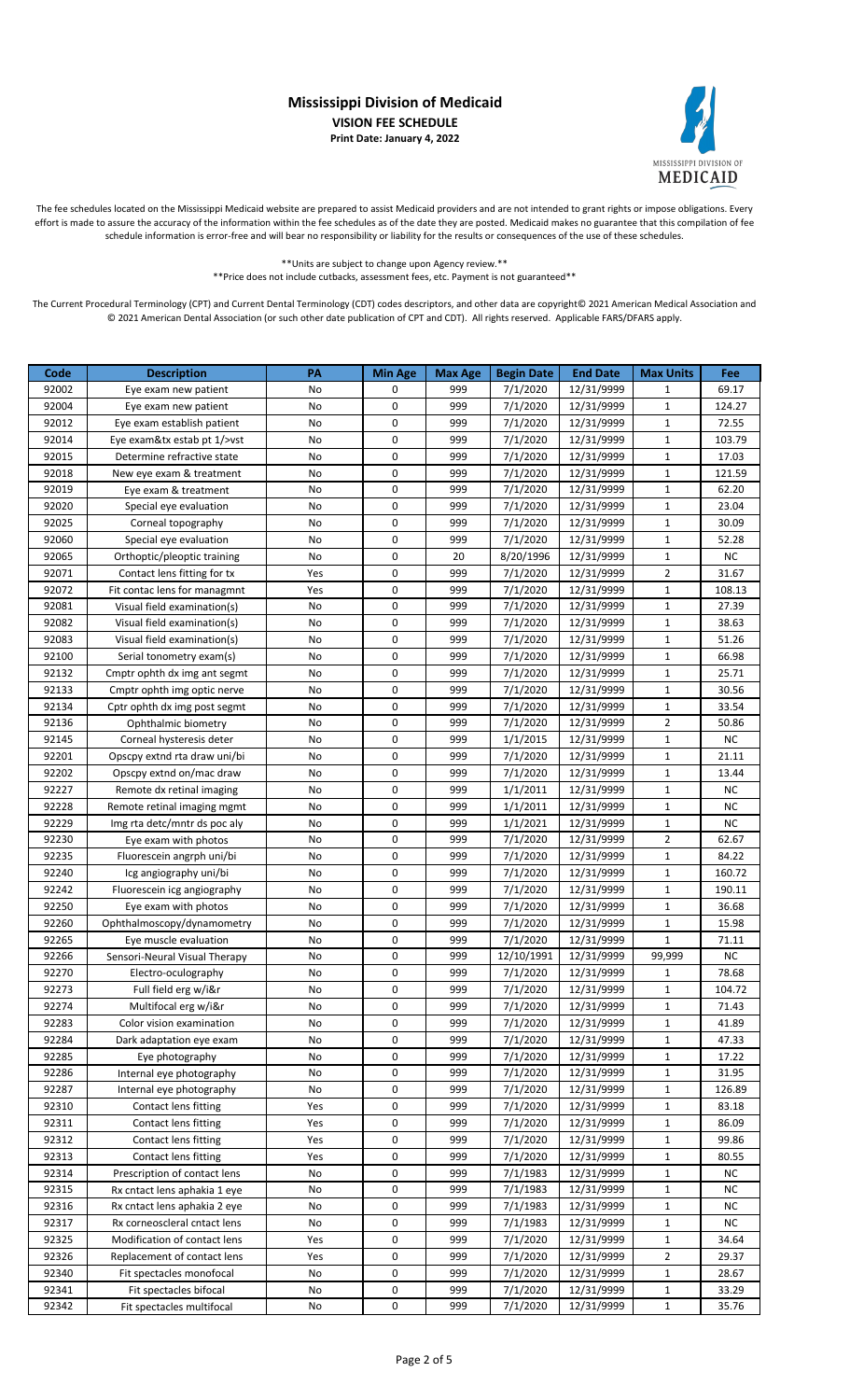

The fee schedules located on the Mississippi Medicaid website are prepared to assist Medicaid providers and are not intended to grant rights or impose obligations. Every effort is made to assure the accuracy of the information within the fee schedules as of the date they are posted. Medicaid makes no guarantee that this compilation of fee schedule information is error-free and will bear no responsibility or liability for the results or consequences of the use of these schedules.

> \*\*Units are subject to change upon Agency review.\*\* \*\*Price does not include cutbacks, assessment fees, etc. Payment is not guaranteed\*\*

| Code  | <b>Description</b>                 | PA                 | <b>Min Age</b> | <b>Max Age</b> | <b>Begin Date</b>              | <b>End Date</b> | <b>Max Units</b> | Fee       |
|-------|------------------------------------|--------------------|----------------|----------------|--------------------------------|-----------------|------------------|-----------|
| 92352 | Fit aphakia spectcl monofocl       | No                 | 0              | 20             | 7/1/2020                       | 12/31/9999      | $\mathbf{1}$     | 35.61     |
| 92353 | Fit aphakia spectcl multifoc       | No                 | 0              | 999            | 7/1/2020                       | 12/31/9999      | $\mathbf{1}$     | 41.47     |
| 92354 | Fit spectacles single system       | Yes                | 0              | 20             | 7/1/2020                       | 12/31/9999      | $\mathbf{1}$     | 10.18     |
| 92355 | Fit spectacles compound lens       | Yes                | 0              | 20             | 7/1/2020                       | 12/31/9999      | $\mathbf{1}$     | 15.91     |
| 92358 | Aphakia prosth service temp        | No                 | 0              | 20             | 7/1/2020                       | 12/31/9999      | $\mathbf{1}$     | 8.51      |
| 92370 | Repair & adjust spectacles         | No                 | 0              | 999            | 7/1/1983                       | 12/31/9999      | $\mathbf{1}$     | <b>NC</b> |
| 92371 | Repair & adjust spectacles         | Yes                | 0              | 20             | 7/1/2020                       | 12/31/9999      | $\mathbf{1}$     | 8.78      |
| V2020 | Vision svcs frames purchases       | No                 | 0              | 999            | 1/1/1994                       | 12/31/9999      | $\mathbf{1}$     | 36.73     |
| V2025 | Eyeglasses delux frames            | No                 | 0              | 999            | 12/10/1991                     | 12/31/9999      | 99,999           | <b>NC</b> |
| V2030 | Frames, Repair or Part Replacement | No                 | 0              | 999            | 12/10/1991                     | 12/31/9999      | 99,999           | NC.       |
| V2100 | Lens spher single plano 4.00       | No                 | 0              | 999            | 1/1/1994                       | 12/31/9999      | $\overline{2}$   | 19.49     |
| V2101 | Single visn sphere 4.12-7.00       | No                 | 0              | 999            | 1/1/1994                       | 12/31/9999      | $\overline{2}$   | 19.37     |
| V2102 | Singl visn sphere 7.12-20.00       | No                 | 0              | 999            | 1/1/1994                       | 12/31/9999      | $\overline{2}$   | 26.96     |
| V2103 | Spherocylindr 4.00d/12-2.00d       | No                 | 0              | 999            | 1/1/1994                       | 12/31/9999      | $\overline{2}$   | 16.28     |
| V2104 | Spherocylindr 4.00d/2.12-4d        | No                 | $\mathbf 0$    | 999            | 1/1/1994                       | 12/31/9999      | $\overline{2}$   | 17.93     |
| V2105 | Spherocylinder 4.00d/4.25-6d       | No                 | $\mathbf 0$    | 999            | 1/1/1994                       | 12/31/9999      | $\overline{2}$   | 19.80     |
| V2106 | Spherocylinder 4.00d/>6.00d        | No                 | 0              | 999            | 1/1/1994                       | 12/31/9999      | $\overline{2}$   | 22.06     |
| V2107 | Spherocylinder 4.25d/12-2d         | No                 | 0              | 999            | 1/1/1994                       | 12/31/9999      | $\overline{2}$   | 20.52     |
| V2108 | Spherocylinder 4.25d/2.12-4d       | No                 | 0              | 999            | 1/1/1994                       | 12/31/9999      | $\overline{2}$   | 21.01     |
| V2109 | Spherocylinder 4.25d/4.25-6d       | No                 | 0              | 999            | 1/1/1994                       | 12/31/9999      | $\overline{2}$   | 23.51     |
| V2110 | Spherocylinder 4.25d/over 6d       | No                 | 0              | 999            | 1/1/1994                       | 12/31/9999      | $\overline{2}$   | 25.67     |
| V2111 | Spherocylindr 7.25d/.25-2.25       | No                 | $\mathbf 0$    | 999            | 1/1/1994                       | 12/31/9999      | $\overline{2}$   | 24.36     |
| V2112 | Spherocylindr 7.25d/2.25-4d        | No                 | $\mathbf 0$    | 999            | 1/1/1994                       | 12/31/9999      | $\overline{2}$   | 26.50     |
| V2113 | Spherocylindr 7.25d/4.25-6d        | No                 | 0              | 999            | 1/1/1994                       | 12/31/9999      | $\overline{2}$   | 29.33     |
| V2114 | Spherocylinder over 12.00d         | No                 | 0              | 999            | 1/1/1994                       | 12/31/9999      | $\overline{2}$   | 32.24     |
| V2115 | Lens lenticular bifocal            | No                 | 0              | 999            | 1/1/1994                       | 12/31/9999      | $\overline{2}$   | 35.08     |
| V2118 | Lens aniseikonic single            | No                 | 0              | 999            | 1/1/1994                       | 12/31/9999      | $\overline{2}$   | 35.92     |
| V2121 | Lenticular lens, single            | No                 | 0              | 999            | 1/1/2004                       | 12/31/9999      | $\overline{2}$   | 35.54     |
| V2199 | Lens single vision not oth c       | Yes - Priced by PA | 0              | 999            | 10/1/2003                      | 12/31/9999      | $\overline{2}$   | 0.00      |
| V2200 | Lens spher bifoc plano 4.00d       | No                 | $\mathbf 0$    | 999            | 1/1/1994                       | 12/31/9999      | $\overline{2}$   | 25.12     |
| V2201 | Lens sphere bifocal 4.12-7.0       | No                 | 0              | 999            | 1/1/1994                       | 12/31/9999      | $\overline{2}$   | 26.45     |
| V2202 | Lens sphere bifocal 7.12-20.       | No                 | 0              | 999            | 1/1/1994                       | 12/31/9999      | $\overline{2}$   | 31.03     |
| V2203 | Lens sphcyl bifocal 4.00d/.1       | No                 | 0              | 999            | 1/1/1994                       | 12/31/9999      | $\overline{2}$   | 24.66     |
| V2204 | Lens sphcy bifocal 4.00d/2.1       | No                 | 0              | 999            | 1/1/1994                       | 12/31/9999      | $\overline{2}$   | 26.85     |
| V2205 | Lens sphcy bifocal 4.00d/4.2       | No                 | $\mathbf 0$    | 999            | 1/1/1994                       | 12/31/9999      | $\overline{2}$   | 28.18     |
| V2206 | Lens sphcy bifocal 4.00d/ove       | No                 | 0              | 999            | $\frac{1}{1}/1/\frac{1994}{1}$ | 12/31/9999      | $\overline{2}$   | 30.56     |
| V2207 | Lens sphcy bifocal 4.25-7d/.       | No                 | 0              | 999            | 1/1/1994                       | 12/31/9999      | $\overline{2}$   | 28.42     |
| V2208 | Lens sphcy bifocal 4.25-7/2.       | No                 | 0              | 999            | 1/1/1994                       | 12/31/9999      | $\overline{2}$   | 28.61     |
| V2209 | Lens sphcy bifocal 4.25-7/4.       | No                 | 0              | 999            | 1/1/1994                       | 12/31/9999      | $\overline{2}$   | 29.16     |
| V2210 | Lens sphcy bifocal 4.25-7/ov       | No                 | 0              | 999            | 1/1/1994                       | 12/31/9999      | $\overline{2}$   | 34.23     |
| V2211 | Lens sphcy bifo 7.25-12/.25-       | No                 | 0              | 999            | 1/1/1994                       | 12/31/9999      | $\overline{2}$   | 34.67     |
| V2212 | Lens sphcyl bifo 7.25-12/2.2       | No                 | 0              | 999            | 1/1/1994                       | 12/31/9999      | $\overline{2}$   | 36.08     |
| V2213 | Lens sphcyl bifo 7.25-12/4.2       | No                 | 0              | 999            | 1/1/1994                       | 12/31/9999      | $\overline{2}$   | 37.65     |
| V2214 | Lens sphcyl bifocal over 12.       | No                 | 0              | 999            | 1/1/1994                       | 12/31/9999      | $\overline{2}$   | 40.25     |
| V2215 | Lens lenticular bifocal            | No                 | 0              | 999            | 1/1/1994                       | 12/31/9999      | $\overline{2}$   | 40.44     |
| V2218 | Lens aniseikonic bifocal           | No                 | 0              | 999            | 1/1/1994                       | 12/31/9999      | $\overline{2}$   | 48.95     |
| V2219 | Lens bifocal seg width over        | No                 | 0              | 999            | 1/1/1994                       | 12/31/9999      | $\overline{2}$   | 20.74     |
| V2220 | Lens bifocal add over 3.25d        | No                 | 0              | 999            | 1/1/1994                       | 12/31/9999      | $\overline{2}$   | 17.53     |
| V2221 | Lenticular lens, bifocal           | No                 | 0              | 999            | 1/1/2004                       | 12/31/9999      | $\overline{2}$   | 46.95     |
| V2299 | Lens bifocal speciality            | Yes - Priced by PA | 0              | 999            | 10/1/2003                      | 12/31/9999      | $\overline{2}$   | 0.00      |
| V2300 | Lens sphere trifocal 4.00d         | No                 | 0              | 999            | 1/1/1994                       | 12/31/9999      | $\overline{2}$   | 33.20     |
| V2301 | Lens sphere trifocal 4.12-7.       | No                 | 0              | 999            | 1/1/1994                       | 12/31/9999      | $\overline{2}$   | 36.50     |
| V2302 | Lens sphere trifocal 7.12-20       | No                 | 0              | 999            | 1/1/1994                       | 12/31/9999      | $\overline{2}$   | 39.01     |
| V2303 | Lens sphcy trifocal 4.0/.12-       | No                 | 0              | 999            | 1/1/1994                       | 12/31/9999      | $\overline{2}$   | 33.25     |
| V2304 | Lens sphcy trifocal 4.0/2.25       | No                 | 0              | 999            | 1/1/1994                       | 12/31/9999      | $\overline{2}$   | 34.89     |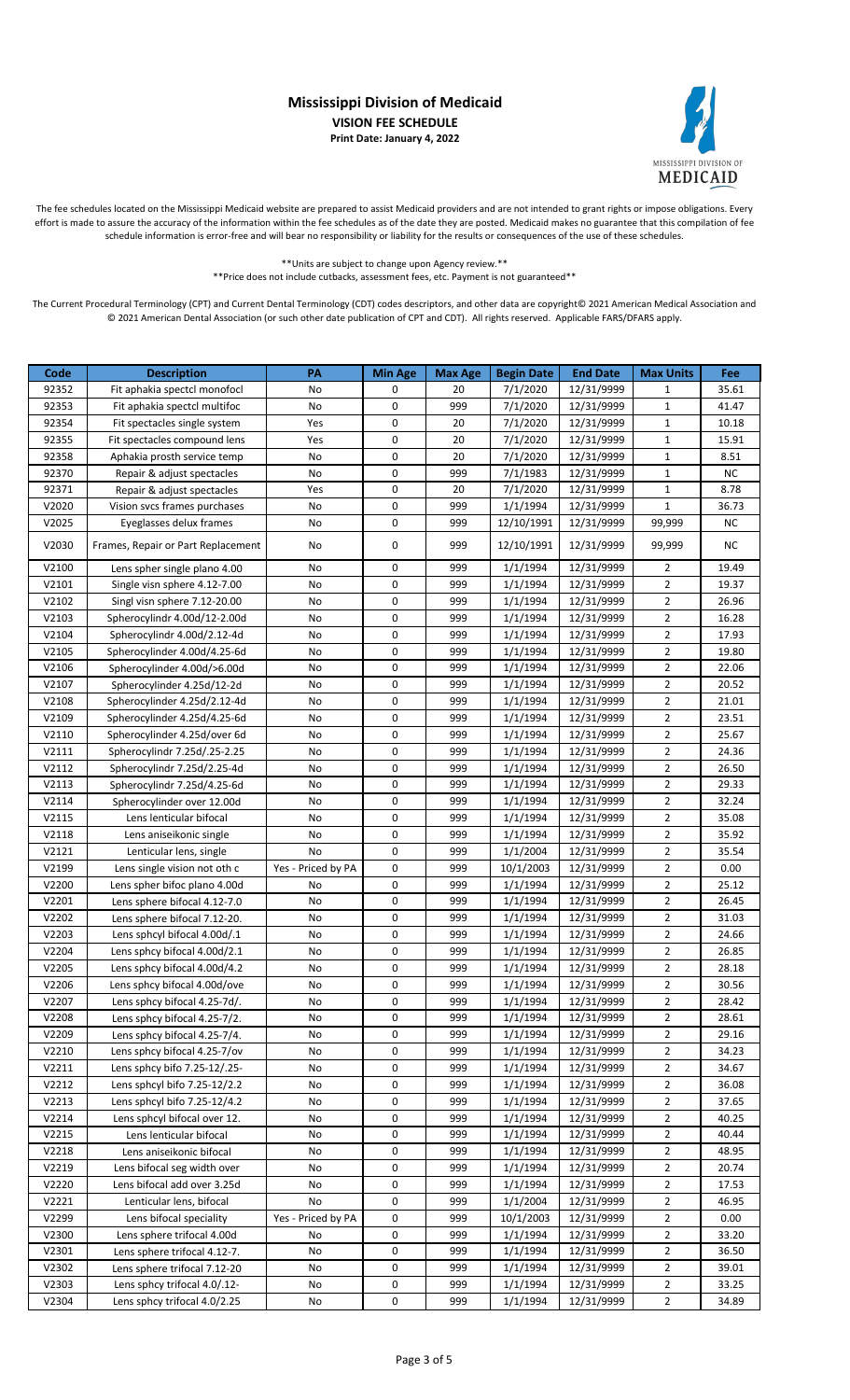

The fee schedules located on the Mississippi Medicaid website are prepared to assist Medicaid providers and are not intended to grant rights or impose obligations. Every effort is made to assure the accuracy of the information within the fee schedules as of the date they are posted. Medicaid makes no guarantee that this compilation of fee schedule information is error-free and will bear no responsibility or liability for the results or consequences of the use of these schedules.

> \*\*Units are subject to change upon Agency review.\*\* \*\*Price does not include cutbacks, assessment fees, etc. Payment is not guaranteed\*\*

| Code  | <b>Description</b>               | PA                 | <b>Min Age</b> | <b>Max Age</b> | <b>Begin Date</b> | <b>End Date</b> | <b>Max Units</b> | Fee       |
|-------|----------------------------------|--------------------|----------------|----------------|-------------------|-----------------|------------------|-----------|
| V2305 | Lens sphcy trifocal 4.0/4.25     | No                 | 0              | 999            | 1/1/1994          | 12/31/9999      | 2                | 37.00     |
| V2306 | Lens sphcyl trifocal 4.00/>6     | No                 | 0              | 999            | 1/1/1994          | 12/31/9999      | $\overline{2}$   | 38.46     |
| V2307 | Lens sphcy trifocal 4.25-7/.     | No                 | 0              | 999            | 1/1/1994          | 12/31/9999      | $\overline{2}$   | 35.61     |
| V2308 | Lens sphc trifocal 4.25-7/2.     | No                 | 0              | 999            | 1/1/1994          | 12/31/9999      | $\overline{2}$   | 37.24     |
| V2309 | Lens sphc trifocal 4.25-7/4.     | No                 | 0              | 999            | 1/1/1994          | 12/31/9999      | $\overline{2}$   | 40.55     |
| V2310 | Lens sphc trifocal 4.25-7/>6     | No                 | 0              | 999            | 1/1/1994          | 12/31/9999      | $\overline{2}$   | 46.49     |
| V2311 | Lens sphc trifo 7.25-12/.25-     | No                 | 0              | 999            | 1/1/1994          | 12/31/9999      | $\overline{2}$   | 42.25     |
| V2312 | Lens sphc trifo 7.25-12/2.25     | No                 | 0              | 999            | 1/1/1994          | 12/31/9999      | $\overline{2}$   | 42.14     |
| V2313 | Lens sphc trifo 7.25-12/4.25     | No                 | 0              | 999            | 1/1/1994          | 12/31/9999      | $\overline{2}$   | 49.46     |
| V2314 | Lens sphcyl trifocal over 12     | No                 | 0              | 999            | 1/1/1994          | 12/31/9999      | $\overline{2}$   | 64.67     |
| V2315 | Lens lenticular trifocal         | No                 | 0              | 999            | 1/1/1994          | 12/31/9999      | $\overline{2}$   | 53.67     |
| V2318 | Lens aniseikonic trifocal        | No                 | 0              | 999            | 1/1/1994          | 12/31/9999      | $\overline{2}$   | 68.47     |
| V2319 | Lens trifocal seg width > 28     | No                 | 0              | 999            | 1/1/1994          | 12/31/9999      | $\overline{2}$   | 23.77     |
| V2320 | Lens trifocal add over 3.25d     | No                 | 0              | 999            | 1/1/1994          | 12/31/9999      | $\overline{2}$   | 24.70     |
| V2321 | Lenticular lens, trifocal        | No                 | 0              | 999            | 1/1/2004          | 12/31/9999      | $\overline{2}$   | 61.68     |
| V2399 | Lens trifocal speciality         | Yes - Priced by PA | 0              | 999            | 10/1/2003         | 12/31/9999      | $\overline{2}$   | 0.00      |
| V2410 | Lens variab asphericity sing     | No                 | 0              | 999            | 1/1/1994          | 12/31/9999      | $\overline{2}$   | 42.63     |
| V2430 | Lens variable asphericity bi     | No                 | 0              | 999            | 1/1/1994          | 12/31/9999      | $\overline{2}$   | 52.96     |
| V2499 | Variable asphericity lens        | Yes - Priced by PA | 0              | 999            | 10/1/2003         | 12/31/9999      | $\overline{2}$   | 0.00      |
| V2500 | Contact lens pmma spherical      | Yes                | 0              | 999            | 1/1/1994          | 12/31/9999      | $\overline{2}$   | 38.90     |
| V2501 | Cntct lens pmma-toric/prism      | Yes                | 0              | 999            | 1/1/1994          | 12/31/9999      | $\overline{2}$   | 58.58     |
| V2502 | Contact lens pmma bifocal        | Yes                | 0              | 999            | 1/1/1994          | 12/31/9999      | $\overline{2}$   | 72.58     |
| V2503 | Cntct lens pmma color vision     | Yes                | 0              | 999            | 11/1/2005         | 12/31/9999      | $\overline{2}$   | <b>NC</b> |
| V2510 | Cntct gas permeable sphericl     | Yes                | 0              | 999            | 1/1/1994          | 12/31/9999      | $\overline{2}$   | 53.45     |
| V2511 | Cntct toric prism ballast        | Yes                | 0              | 999            | 1/1/1994          | 12/31/9999      | $\overline{2}$   | 73.71     |
| V2512 | Cntct lens gas permbl bifocl     | Yes                | 0              | 999            | 1/1/1994          | 12/31/9999      | $\overline{2}$   | 89.55     |
| V2513 | Contact lens extended wear       | Yes                | 0              | 999            | 1/1/1994          | 12/31/9999      | $\overline{2}$   | 74.82     |
| V2520 | Contact lens hydrophilic         | Yes                | 0              | 999            | 1/1/1994          | 12/31/9999      | $\overline{2}$   | 49.76     |
| V2521 | Cntct lens hydrophilic toric     | Yes                | 0              | 999            | 1/1/1994          | 12/31/9999      | $\overline{2}$   | 86.16     |
| V2522 | Cntct lens hydrophil bifocl      | Yes                | 0              | 999            | 1/1/1994          | 12/31/9999      | $\overline{2}$   | 82.48     |
| V2523 | Cntct lens hydrophil extend      | Yes                | 0              | 999            | 1/1/1994          | 12/31/9999      | $\overline{2}$   | 71.34     |
| V2524 | Cntct Lens Hydrophil Photoch     | Yes                | 0              | 999            | 10/1/2020         | 12/31/9999      | $\overline{2}$   | <b>NC</b> |
| V2530 | Contact lens gas impermeable     | Yes                | 0              | 999            | 1/1/1994          | 12/31/9999      | $\overline{2}$   | 104.06    |
| V2531 | Contact lens gas permeable       | Yes                | 0              | 999            | 1/1/1996          | 12/31/9999      | $\overline{2}$   | 53.45     |
| V2599 | Contact lens/es other type       | Yes - Priced by PA | 0              | 999            | 10/1/2003         | 12/31/9999      | $\overline{2}$   | 0.00      |
| V2600 | Hand held low vision aids        | Yes - Priced by PA | 0              | 20             | 11/1/2006         | 12/31/9999      | $\mathbf{1}$     | 0.00      |
| V2610 | Single lens spectacle mount      | Yes - Priced by PA | U              | 20             | 10/1/2003         | 12/31/9999      | $\mathbf{1}$     | 0.00      |
| V2615 | Telescop/othr compound lens      | No                 | 0              | 999            | 6/18/1986         | 12/31/9999      | $\mathbf{1}$     | ΝC        |
| V2623 | Plastic eye prosth custom        | No                 | 0              | 20             | 7/1/2020          | 12/31/9999      | 2                | 434.78    |
| V2624 | Polishing artifical eye          | No                 | 0              | 20             | 7/1/2020          | 12/31/9999      | $\overline{2}$   | 54.19     |
| V2625 | Enlargemnt of eye prosthesis     | No                 | 0              | 20             | 7/1/2020          | 12/31/9999      | $\overline{2}$   | 351.02    |
| V2626 | Reduction of eye prosthesis      | No                 | 0              | 20             | 7/1/2019          | 12/31/9999      | $\mathbf{1}$     | 222.70    |
| V2627 | Scleral cover shell              | No                 | 0              | 999            | 1/1/1993          | 12/31/9999      | 9,999            | NC        |
| V2628 | <b>Fabrication &amp; fitting</b> | No                 | 0              | 999            | 1/1/1993          | 12/31/9999      | 9,999            | NC        |
| V2629 | Prosthetic eye other type        | No                 | 0              | 999            | 6/18/1986         | 12/31/9999      | $\mathbf{1}$     | NC        |
| V2630 | Anter chamber intraocul lens     | Yes - Priced by PA | 0              | 999            | 10/1/2003         | 12/31/9999      | $\mathbf{1}$     | 0.00      |
| V2631 | Iris support intraoclr lens      | Yes - Priced by PA | 0              | 999            | 10/1/2003         | 12/31/9999      | $\mathbf{1}$     | 0.00      |
| V2632 | Post chmbr intraocular lens      | Yes - Priced by PA | 0              | 999            | 10/1/2003         | 12/31/9999      | $\mathbf{1}$     | 0.00      |
| V2700 | <b>Balance lens</b>              | No                 | 0              | 999            | 1/1/1994          | 12/31/9999      | $\overline{2}$   | 20.41     |
| V2702 | Deluxe lens feature              | No                 | 0              | 999            | 1/1/2005          | 12/31/9999      | $\mathbf{1}$     | ΝC        |
| V2710 | Glass/plastic slab off prism     | No                 | 0              | 999            | 2/1/1993          | 12/31/9999      | $\overline{2}$   | 39.93     |
| V2715 | Prism lens/es                    | No                 | 0              | 999            | 7/1/2020          | 12/31/9999      | 4                | 6.69      |
| V2718 | Fresnell prism press-on lens     | No                 | 0              | 999            | 2/1/1993          | 12/31/9999      | $\overline{2}$   | 19.79     |
| V2730 | Special base curve               | No                 | 0              | 999            | 2/1/1993          | 12/31/9999      | $\overline{2}$   | 14.19     |
| V2744 | Tint photochromatic lens/es      | No                 | 0              | 999            | 1/1/1994          | 12/31/9999      | $\overline{2}$   | 10.35     |
| V2745 | Tint, any color/solid/grad       | No                 | 0              | 999            | 1/1/2004          | 12/31/9999      | $\overline{2}$   | 6.84      |